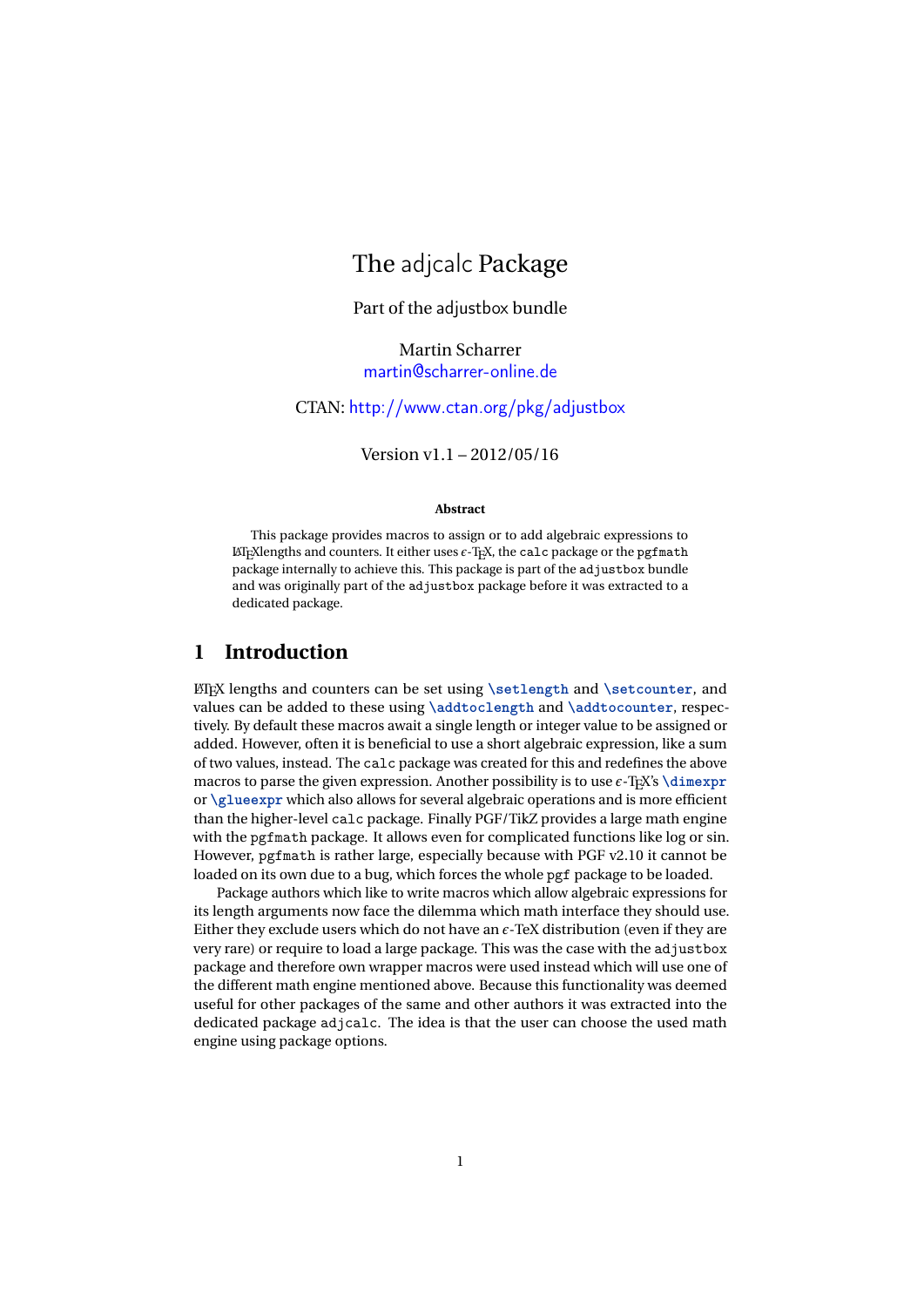### **2 Package Options**

The following options define the way length values are processed by the provided macros. The first group can be either used as package options and as local setting using **\adjcalcset** or as keys for **\adjustbox** or the adjustbox environment (but not for **\includegraphics** even if the export option of adjustbox was used). The only difference between using them as package options or keys is that as package option they also load required packages. Therefore all keys used in the document should be used as package options first or the required packages must be loaded manually.

- etex Uses the  $\epsilon$ -T<sub>E</sub>X primitive **\glueexpr** to parse length values. This allows for additions, subtractions as well as multiplications and devision by a numeric factor. See the official etex man document for more details. This setting is the default if  $\epsilon$ -T<sub>E</sub>X is detected (which should be the case with all modern LT<sub>E</sub>X distributions).
- calc Uses the calc package to parse length values. It supports all operations mentioned for etex and also some other operation like **\widthof**{〈*text*〉}. See the calc package manual for more details. This is the default setting if  $\epsilon$ -TeX is not detected.
- pgfmath Uses the pgfmath package of the pgf bundle to parse length values. It supports all basic numeric operations and also advanced mathematical functions. See the pgf manual for more details. Because the pgfmath package can't be loaded independently in the current version (v2.10) the whole pgf package will be loaded.
- overwrite This option will overwrite the standard macros with the macros of this package. This e.g. sets **\setlength** to be identical to **\adjsetlength**. Any package option used after overwrite will still take affect before the redefinition, i.e. the order in which overwrite is used is not meaningful.
- defaultunit=〈*unit*〉 This sets the default unit used for macros and keys which allow for unit-less values, e.g. the **trim** key of **\adjustbox** or the **\trimbox** macro of the trimclip package. The standard default unit is the same as for \includegraphics: "bp" (big points, PostScript points). However, for LTFX material TEX normal unit "pt" (TEX points) are better suited and will avoid rounding errors which otherwise get introduced by the internal conversion. The default unit is only used if the particular value is only a single number without unit, but not if any mathematical operations are used. If the special value none is used no default unit is applied and the internal check if the value is a single number is by-passed. This gives a small speed bonus and can be used to avoid potential issues with complex values. At this moment this setting will disable the default unit feature for the rest of the current group (i.e. all further **\adjustbox** keys or globally if used as a package option) and further usages of this option will have no affect. This might change in future versions of this package.

The following option can only be used as package option: